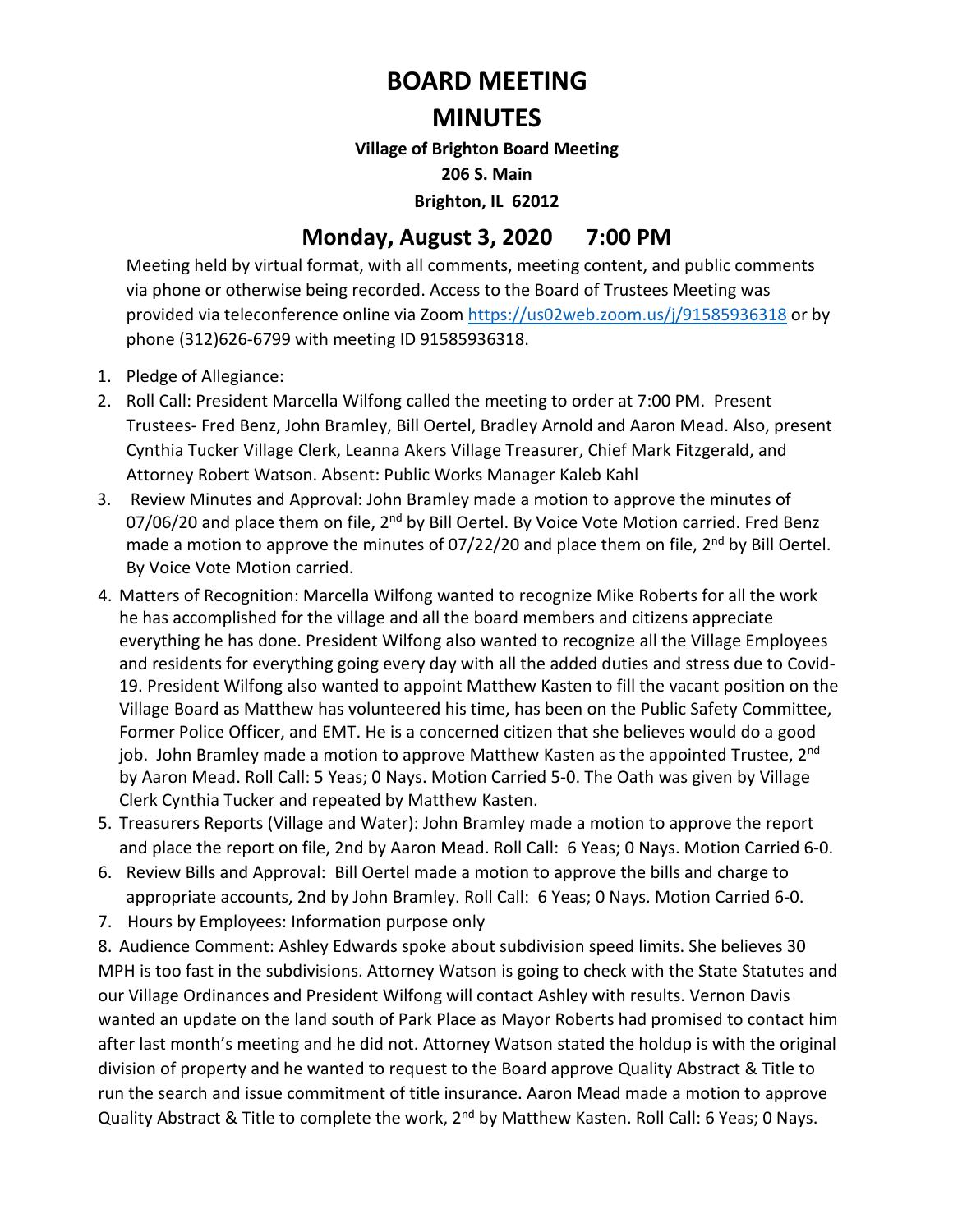Motion Carried 6-0. Tom Fagan spoke about the Azavar Audit Agreement and answered questions from the Board.

9. Correspondence: Village Clerk Cynthia Tucker read an email from MS Bike Run as due to Covid they have cancelled the bike run scheduled for September, Betsey Ann Fire District sent a thank you on behalf of donation for Sharon Broyles, and a certified letter concerning a ditch that was damaged from a garbage truck that needs repaired. Bill Oertel made a motion to accept the correspondence and place them on file, 2<sup>nd</sup> by John Bramley. Roll Call: 6 Yeas; 0 Nays. Motion Carried 6-0.

## 10.**Committee Reports:**

- a. **Clerk Committee** 07/08/20, No Meeting Held
- b. **Public Works Committee** 07/27/20, No Meeting Held
- **c.Economic Committee**: 07/07/20, No Meeting Held
- d. **Park Committee**: 07/09/20, No Meeting Held
- e. **Planning Commission**: 07/15/20, No Meeting Held
- f. **Public Safety Committee:** 07/20/20, No Meeting Held
- g. **Zoning Committee:** 07/21/20, No Meeting Held
	- **Action Item:** Permits for 504 Mobile St., 34050 Ryan Ct., 604 Brown, 248 Crosby Lane, 13 Austin Ct., & 103 School St. John Bramley made a motion to approve all permits and place them on file, 2<sup>nd</sup> by Matthew Kasten. Roll Call: 6 Yeas; 0 Nays. Motion Carried 6-0.
- h. **Ordinance Committee:** No Meeting Held
- i. **Policy Manual Committee:** No Meeting Held
- j. **Closed Session Examination Committee:** No Meeting Held
	- 11. **Unfinished Business:** Water Data Usage Agreement with Illinois American Water & Illinois American Water Shut Off Agreement; President Wilfong, Attorney Watson, and Kaleb Kahl have been working on this and Attorney Watson is writing up the new proposal and sending it to them Illinois American Water Shut off Agreement; 303 E. Center St. Appraisal; Attorney Watson has contacted them but has not heard back from the prospective buyers. Country Christmas Carriage ride contract and Country Christmas Ice Skating Rink was updated by John Bramley and he stated he has spoken to each company and the cost for the carriage rides would be 300 for one horse or 500 for two horses , but does not have that in writing or a contract at this time and he has not heard anything back from the skating rink company, but will bring back to the September Board Meeting. President Wilfong gave her Committee & Official Appointments (including audit, attorney, pro tem clerk as former pro tem passed away, and engineer); Matthew Kasten was appointed at the beginning of the meeting and President Wilfong read the nominations to the Board for approval. Matthew Kasten made a motion to approve the nominations of each committee,  $2^{nd}$  by Aaron Mead. Fireworks Contract; John Bramley stated he still does not have the percentage amount it would cost us if we have to cancel due to Covid for the Fall. He said they will work something out and bring it back to the September board meeting.
	- 12. **New Business:** 
		- Azavar FEMA Proposal and Agreement Azavar Audit Agreement; Aaron Mead made a motion to proceed with the Audit portion of the offer that would have no